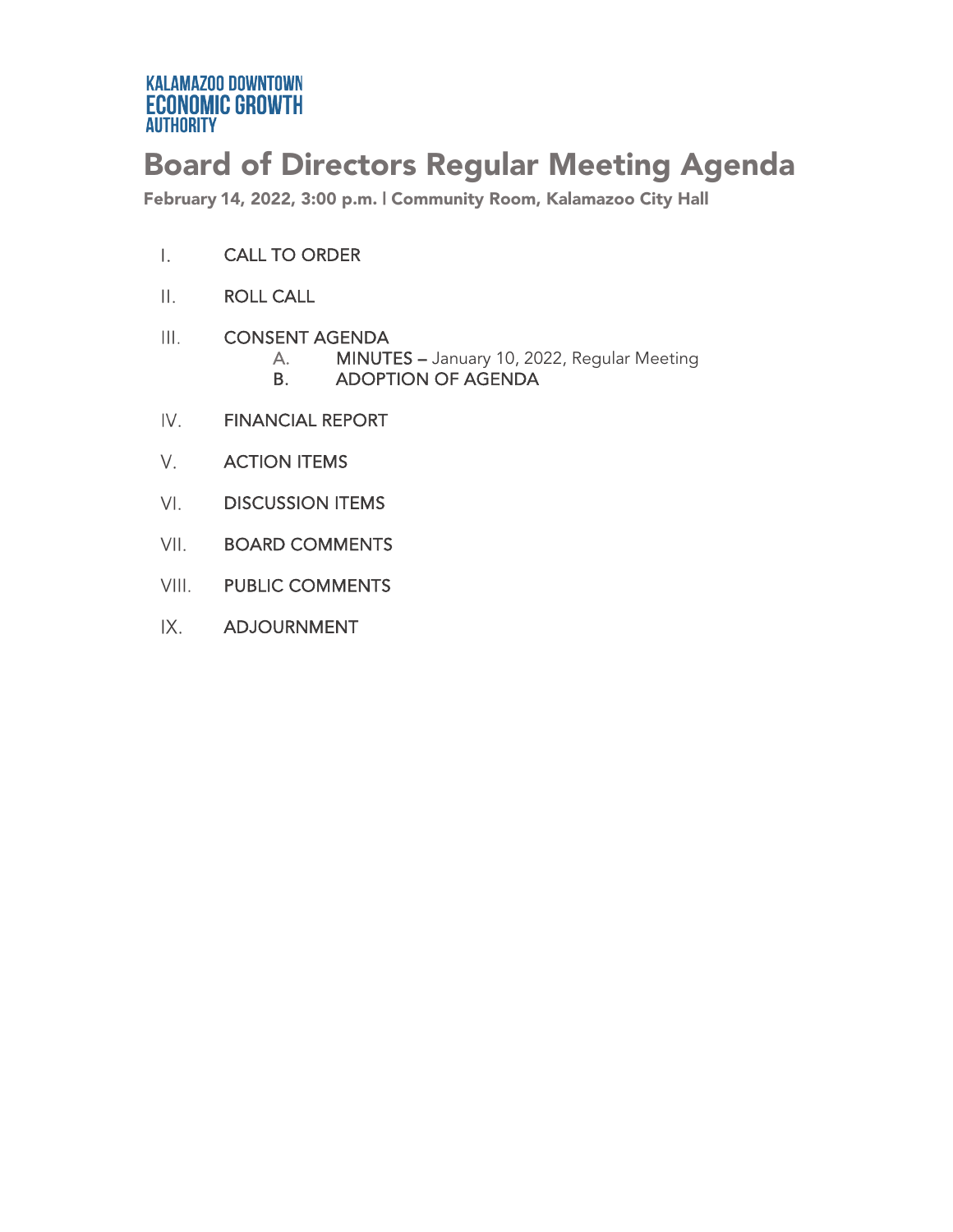# Board of Directors Regular Meeting Minutes

January 10<sup>th</sup>, 2022 3:00 p.m. | Zoom Meeting

| <b>PRESENT:</b> |                                                            | Grant Fletcher, Stephanie Hinman, Susan Lindemann, Carl Brown, Mayor<br>David Anderson, Laura Worline |  |
|-----------------|------------------------------------------------------------|-------------------------------------------------------------------------------------------------------|--|
| <b>ABSENT:</b>  |                                                            | Ryan Wieber                                                                                           |  |
| STAFF:          |                                                            | David Ullrey, Meghan Behymer, Sue Huggett, Allyson Dykstra                                            |  |
| OTHER:          |                                                            |                                                                                                       |  |
|                 | <b>CALL TO ORDER</b>                                       |                                                                                                       |  |
|                 | DIRECTOR FLETCHER CALLED THE MEETING TO ORDER AT 3:03 P.M. |                                                                                                       |  |
| Ш.              | <b>ROLL CALL</b>                                           |                                                                                                       |  |

- **PRESENT**: Grant Fletcher Jeff Breneman Stephanie Hinman Carl Brown Mayor David Anderson Susan Lindemann Laura Worline
- **ABSENT**: Ryan Wieber
- **EXCUSED**: Ryan Wieber

### **THE JANUARY 10th, 2021, ATTENDANCE INCLUDING EXCUSED AND UNEXCUSED ABSENCES ARE RECORDED.**

#### $III.$ **ADOPTION OF CONSENT AGENDA**

- **A. MINUTES** November 15<sup>th</sup> 2021, Regular Meeting & November 29<sup>th</sup> 2021, Special Meeting
- **B. ADOPTION OF AGENDA**
- **C. ACKNOWLEDGE RESIGNATION OF DIRECTOR OWENS**

### **DIRECTOR LINDEMANN MOVED TO ADOPT THE JANUARY 10th, 2022, CONSENT AGENDA. DIRECTOR BRENEMAN SECONDED. NO OBJECTIONS. MOTION CARRIED.**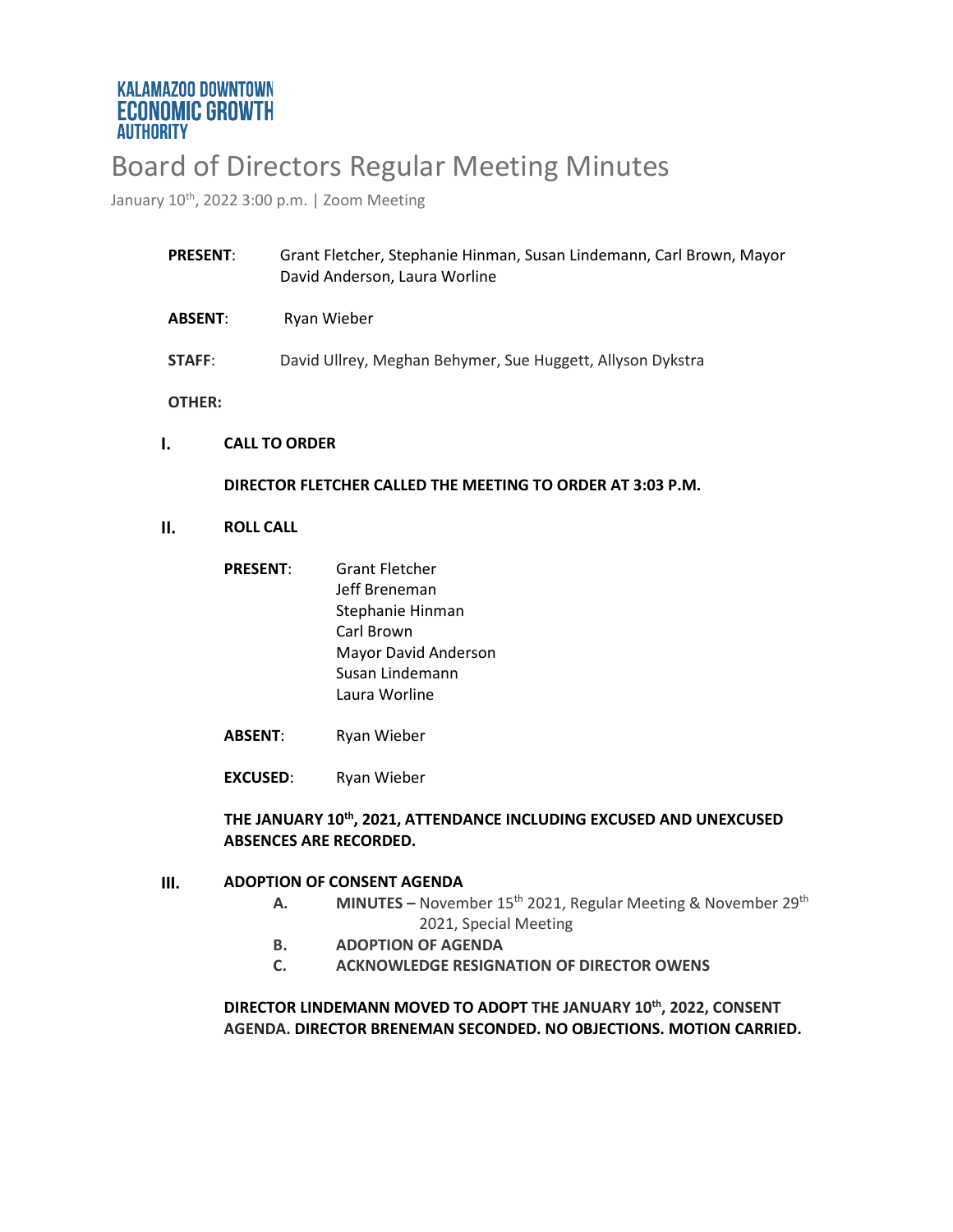# Board of Directors Regular Meeting Minutes

January 10<sup>th</sup>, 2022 3:00 p.m. | Zoom Meeting

#### IV. **ACTION ITEMS**

#### **A. Nominating responsibilities delegated to Executive Committee**

Delegating responsibilities for making a recommendation to replace Director Owens to the DDA Executive Committee.

### **DIRECTOR LINDEMANN MOVED TO DELEGATE RESPONSIBILITIES TO THE EXECUTIVE COMMITTEE FOR NOMINATING FOR THE VACANCY. DIRECTOR HINMAN SECONDED. NO OBJECTIONS. MOTION CARRIED.**

#### **B.** 2022 Budget

Director Fletcher presented on the proposed DEGA 2022 Budget. Note the DEGA TIF projections, on which much of the budget is based, was recently reevaluated, and is now projected at a far lower value. In an effort to understand the funds that the DEGA does have, he noted this month's budget is prepared in a new format—instead of in the blended budget format— to best reflect the monies coming in and out of the DEGA in the current financial situation.

Note in the first line of the budget, the DEGA TIF is made up of revenues known for certain (approximately \$50,000) and the remaining balance based on projections.

#### **DIRECTOR BRENEMAN MOVED TO RECOMMEND THE PROPOSED 2022 BUDGET TO CITY COMMISSION. DIRECTOR BROWN SECONDED. NO OBJECTIONS. MOTION CARRIED.**

#### **C.** 2022 Service Contract

Director Fletcher explained this service contract has been historically offered between the DEGA and Kalamazoo Downtown Partnership. Director Fletcher made comment that historically there has been substantially more money in the budget to offer this contract before opening conversation to the board.

Director Brown suggested under the current financial situation the DEGA not renew under the same contract structure with the associated fees. He urged the DEGA board to look to restructure the work they do along with the DDA to align with the new revised tax position.

### **DIRECTOR BROWN MOTIONED TO PROVIDE NO-CAUSE NOTICE NOT TO RENEW THE SERVICE CONTRACT WITH THE KALAMAZOO DOWNTOWN PARTNERSHIP CONSISTENT**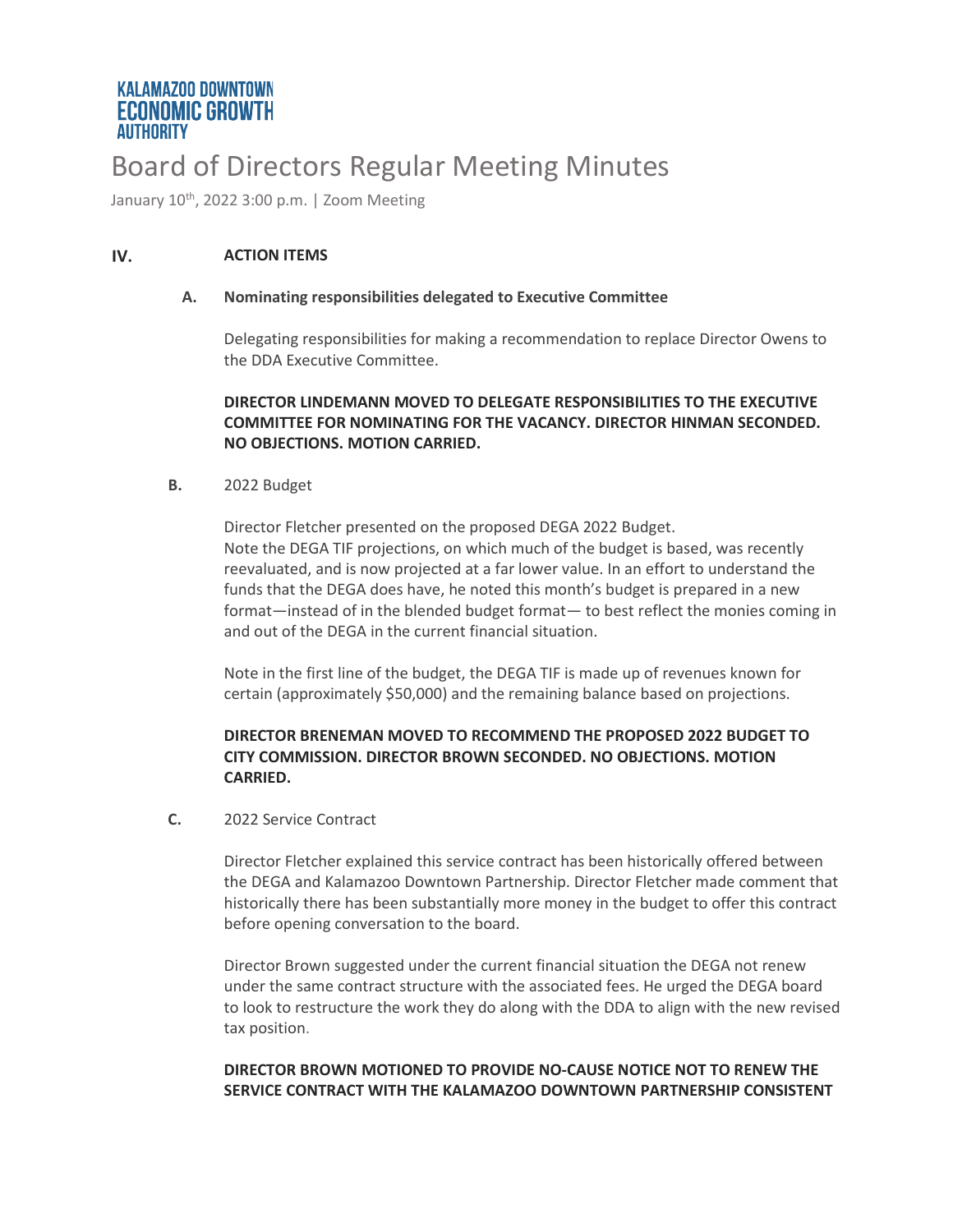### **KALAMAZOO DOWNTOWN ECONOMIC GROWTH AUTHORITY**

# Board of Directors Regular Meeting Minutes

January 10<sup>th</sup>, 2022 3:00 p.m. | Zoom Meeting

**WITH TERMS OUTLINED IN THE DOWNTOWN ECONOMIC GROWTH AUTHORITY SERVICE AGREEMENT AND DELEGATE AUTHORITY TO PROVIDE WRITTEN NOTICE TO CHAIRPERSON WITH SUPPORT OF LEGAL COUNCEL. DIRECTOR LINDEMANN SECONDED. NO OBJECTIONS. MOTION CARRIED.** 

Prior to a formal vote, board members discussed the proposed motion.

Director Mayor Anderson stressed that this is not a "business-as-usual" decision and did not appear randomly without robust amounts of discussion and work looking over budgets. Due to the implication and importance of this item he urged the board to have ample discussion during today's meeting.

Director Fletcher agreed and continued to say there has been great conversation with the Partnership Board and City staff to determine what work is essential to our downtown and how best the work can be done within this board given the budget limitations. He ensured this board is deeply committed to downtown and are aware of their fiduciary responsibility to review how they continue that work. He noted that with the help of the great partners within Kalamazoo, conversation will continue on how to best handle the work going forward.

Directors Breneman and Hinman further continued that previous board meetings have reflected these notions and at this pivotal moment a new path is sought to best run after the desires of the downtown. Director Brown added the importance of the potential to find new resources to do that work as the DEGA develops a robust plan going forward. He continued that the structure of the Partnership Service Agreement goes back to the inception of the DDA approximately 40 years ago. Over time, among a myriad of other changes, the downtown has changed and how the downtown is managed has changed—and now is a time to reimage how to best use resources in the current reality.

Director Lindemann acknowledged the passion in which the Partnership has approached the work done and made comment on how wonderful the relationship has been.

Director Brown added that particularly in the past few months the volume of work to aid and sort this financial situation has been tremendous. Without the work of the Partnership staff the board would not be able to make the smart decisions that it needs to at this time.

Director Mayor Anderson noted that this is a seismic shift and acknowledgment of the work done at the Partnership is warranted. He recounted the challenges and victories within the history of the DDA and establishment of the DEGA, as well as how similar this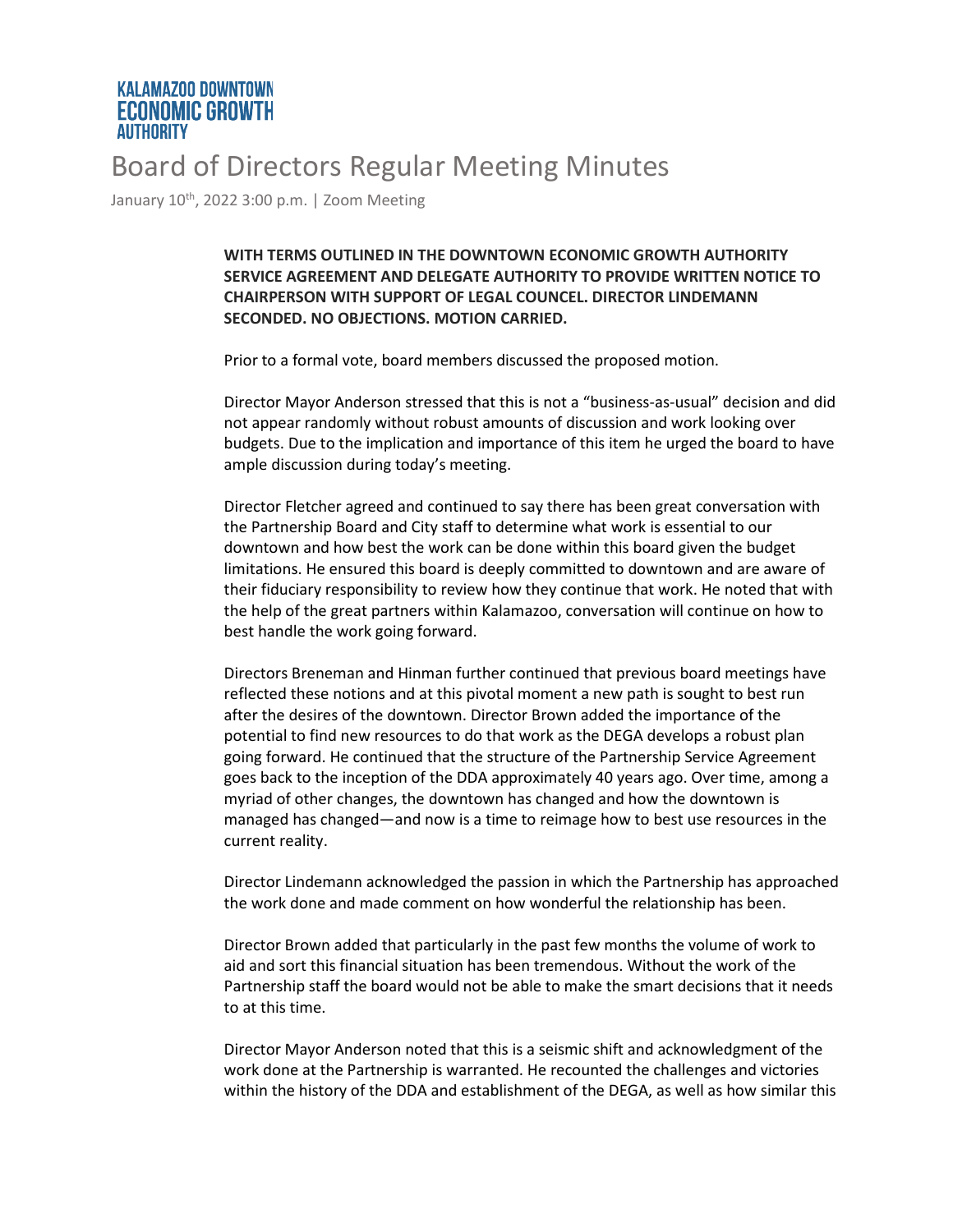### **KALAMAZOO DOWNTOWN ECONOMIC GROWTH AUTHORITY**

# Board of Directors Regular Meeting Minutes

January 10<sup>th</sup>, 2022 3:00 p.m. | Zoom Meeting

situation is to one only four years ago. This move to sever the service agreement is made with intent and commitment to the downtown.

#### **ROLL CALL VOTE**

**Grant Fletcher –** Yes **Jeff Breneman –** Yes **Stephanie Hinman –** Yes **Carl Brown –** Yes **Susan Lindemann —** Yes **Mayor Anderson –** Yes **Laura Worline –** Yes

#### V. **DISCUSSION ITEMS**

#### VI. **PACKET ATTACHMENTS**

**A.** Downtown Report

#### VII. **BOARD COMMENTS**

#### VIII. **PUBLIC COMMENTS**

Jane Gosh, Discover Kalamazoo, thanked the Kalamazoo Downtown Partnership team for everything they have done for the downtown and our community. She noted staff has expressed an incredible amount of work and effort that has amounted to a great benefit to the citizens and visitors of downtown.

Derek Nofz, Partnership Board Chair, thanked Partnership staff and mentioned again that this has been a 30+ year partnership and noted that the Partnership has led and will continue to lead through these uncertain times. The Partnership Board is very optimistic for the future and continued work.

#### IX. **ADJOURNMENT**

**DIRECTOR FLETCHER ADJOURNED THE MEETING AT 3:26 P.M.**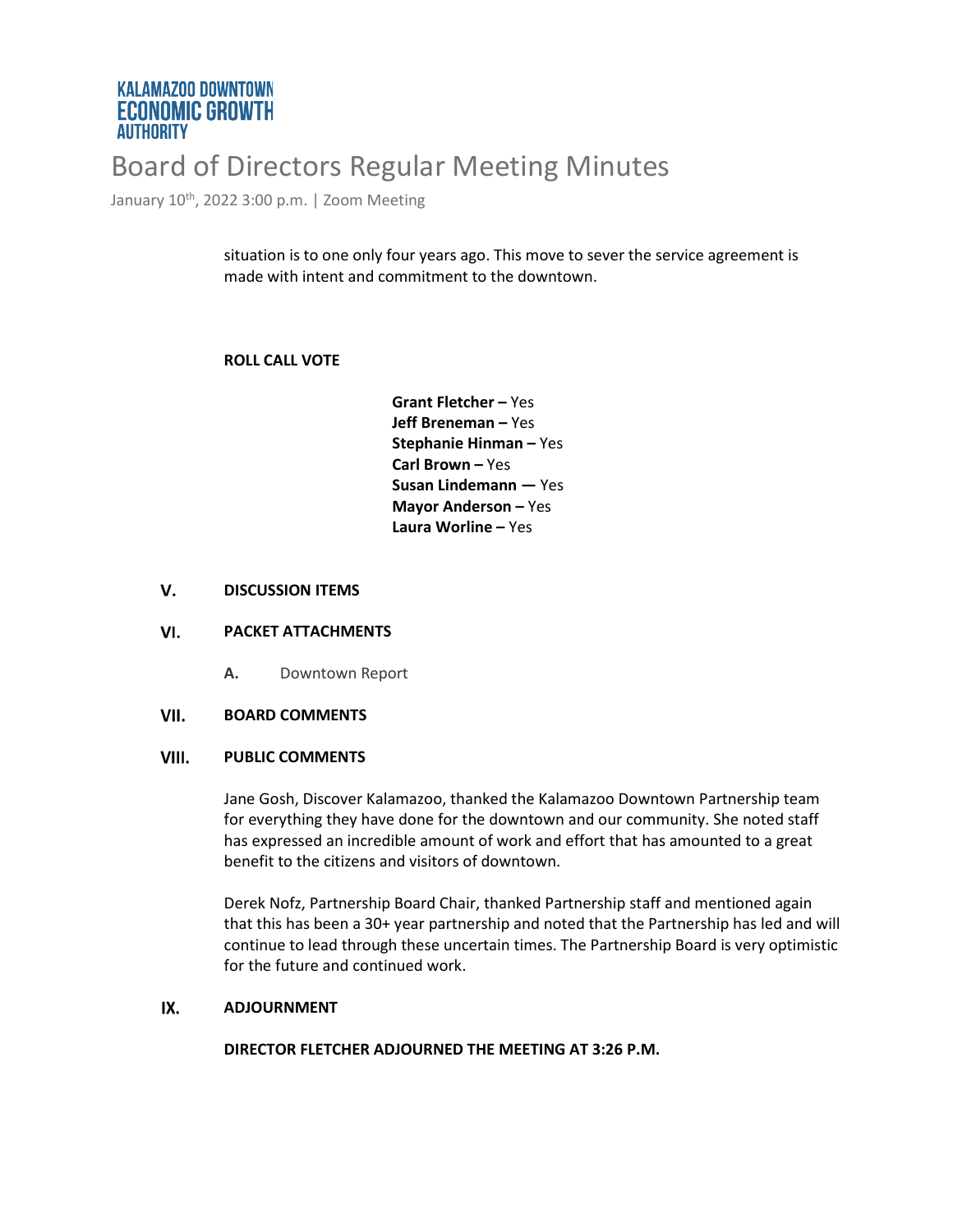## DOWNTOWN ECONOMIC GROWTH AUTHORITY

## Profit & Loss Budget vs. Actual

January through December 2021

|                                                                                                                                                                            | Jan - Dec 21                                            | <b>Budget</b>                               | \$ Over Budget                                              | % of Budget                                  |
|----------------------------------------------------------------------------------------------------------------------------------------------------------------------------|---------------------------------------------------------|---------------------------------------------|-------------------------------------------------------------|----------------------------------------------|
| Income<br>3000 · DEGA COLLECTIONS<br>3045 OTHER FINANCING SOURCES                                                                                                          | 493,462.30<br>0.00                                      | 493.462.00<br>250,000.00                    | 0.30<br>$-250,000.00$                                       | 100.0%<br>0.0%                               |
| 3063 · INTEREST INCOME - DEGA<br>3077 · CITY OF KALAMAZOO - MAINTENANCE<br>3410 · NET SOCIAL DISTRICT SALES                                                                | 126.92<br>19,210.00                                     | 700.00<br>19,210.00                         | $-573.08$<br>0.00                                           | 18.1%<br>100.0%                              |
| 3411 · SOCIAL DISTRICT CUPS SALES<br>3412 · SOCIAL DISTRICT COGS                                                                                                           | 29,737.50<br>$-25,376.28$                               | 75,000.00<br>0.00                           | $-45,262.50$<br>$-25,376.28$                                | 39.7%<br>100.0%                              |
| Total 3410 · NET SOCIAL DISTRICT SALES                                                                                                                                     | 4,361.22                                                | 75,000.00                                   | $-70,638.78$                                                | 5.8%                                         |
| 3500 FND. FOR EXCELLENCE                                                                                                                                                   | 14,908.00                                               | 60,000.00                                   | $-45,092.00$                                                | 24.8%                                        |
| <b>Total Income</b>                                                                                                                                                        | 532,068.44                                              | 898,372.00                                  | -366,303.56                                                 | 59.2%                                        |
| <b>Gross Profit</b>                                                                                                                                                        | 532,068.44                                              | 898,372.00                                  | -366,303.56                                                 | 59.2%                                        |
| <b>Expense</b><br>4000 · DEGA ADMINISTRATION EXPENSES<br>4001 KDP SERVICE AGREEMENT - ADMIN<br>4001.1 KDP SERVICE AGREEMENT - GROSS<br>4001.2 LESS - COALITION ALLOCATIONS | 267,000.00<br>-136,658.35                               | 267,000.00<br>$-150,958.00$                 | 0.00<br>14,299.65                                           | 100.0%<br>90.5%                              |
| Total 4001 · KDP SERVICE AGREEMENT - ADMIN                                                                                                                                 | 130.341.65                                              | 116,042.00                                  | 14,299.65                                                   | 112.3%                                       |
| 4002 AUDIT & ACCOUNTING FEES<br>4003 · LEGAL FEES<br>4006 D&O INSURANCE<br>4009 INTEREST ON DEGA ADVANCE<br>4010 OTHER ADMIN EXPENSES                                      | 11,131.80<br>15,863.54<br>2,540.00<br>20,000.00<br>0.00 | 0.00<br>0.00<br>0.00<br>0.00<br>$-7.338.00$ | 11,131.80<br>15,863.54<br>2,540.00<br>20,000.00<br>7,338.00 | 100.0%<br>100.0%<br>100.0%<br>100.0%<br>0.0% |
| Total 4000 · DEGA ADMINISTRATION EXPENSES                                                                                                                                  | 179.876.99                                              | 108.704.00                                  | 71.172.99                                                   | 165.5%                                       |
| 5000 - PEOPLE COALITION<br>5000-1 · ENGAGEMENT, SURVEYS & FEEDBACK<br>5001 COMMUNITY ENGAGEMENT<br>5003 · COMMUNITY PERCEPTION SURVEY                                      | 33,707.40<br>384.00                                     | 32,000.00<br>500.00                         | 1,707.40<br>$-116.00$                                       | 105.3%<br>76.8%                              |
| Total 5000-1 · ENGAGEMENT, SURVEYS & FEEDBACK                                                                                                                              | 34,091.40                                               | 32,500.00                                   | 1,591.40                                                    | 104.9%                                       |
| 5900 · ALLOCATED SERVICE FEE - PEOPLE                                                                                                                                      | 20,808.52                                               | 25,777.00                                   | $-4,968.48$                                                 | 80.7%                                        |
| Total 5000 · PEOPLE COALITION                                                                                                                                              | 54,899.92                                               | 58,277.00                                   | $-3,377.08$                                                 | 94.2%                                        |
| 6000 · PLACE COAILITION<br>6000-1 · PUBLIC SPACE INVEST & MAINT                                                                                                            | 144,744.97                                              | 241,210.00                                  | $-96,465.03$                                                | 60.0%                                        |
| 6900 · ALLOCATED SERVICE FEE - PLACE                                                                                                                                       | 20,808.52                                               | 25,777.00                                   | -4,968.48                                                   | 80.7%                                        |
| Total 6000 · PLACE COAILITION                                                                                                                                              | 165,553.49                                              | 266,987.00                                  | -101,433.51                                                 | 62.0%                                        |
| 7000 EXPERIENCE COALITION<br>7000-1 · MARKETING / COMMUNICATIONS                                                                                                           | 79,815.60                                               | 80,000.00                                   | $-184.40$                                                   | 99.8%                                        |
| 7000-90 · EXPERIENCE-OTHER EXPENSE                                                                                                                                         | 225.00                                                  | 10,000.00                                   | $-9,775.00$                                                 | 2.3%                                         |
| 7900 · ALLOCATED SERVICE FEE - EXP.                                                                                                                                        | 74,231.79                                               | 73,627.00                                   | 604.79                                                      | 100.8%                                       |
| Total 7000 · EXPERIENCE COALITION                                                                                                                                          | 154,272.39                                              | 163,627.00                                  | $-9,354.61$                                                 | 94.3%                                        |
| 8000 GROWTH COALITION<br>8000-2 · BUSINESS RETENTION & RECRUIT                                                                                                             | 52,648.68                                               | 275,000.00                                  | -222,351.32                                                 | 19.1%                                        |
| 8900 · ALLOCATED SERVICE FEE - GROWTH                                                                                                                                      | 20,809.52                                               | 25,777.00                                   | -4,967.48                                                   | 80.7%                                        |
| Total 8000 · GROWTH COALITION                                                                                                                                              | 73,458.20                                               | 300,777.00                                  | -227,318.80                                                 | 24.4%                                        |
| 9004 · TAX REBATES<br>$9005 \cdot \text{WASH}$                                                                                                                             | 11,766.65<br>0.00                                       | 0.00<br>0.00                                | 11,766.65<br>0.00                                           | 100.0%<br>$0.0\%$                            |
| <b>Total Expense</b>                                                                                                                                                       | 639,827.64                                              | 898,372.00                                  | -258,544.36                                                 | 71.2%                                        |
| Net Income                                                                                                                                                                 | -107,759.20                                             | 0.00                                        | -107,759.20                                                 | 100.0%                                       |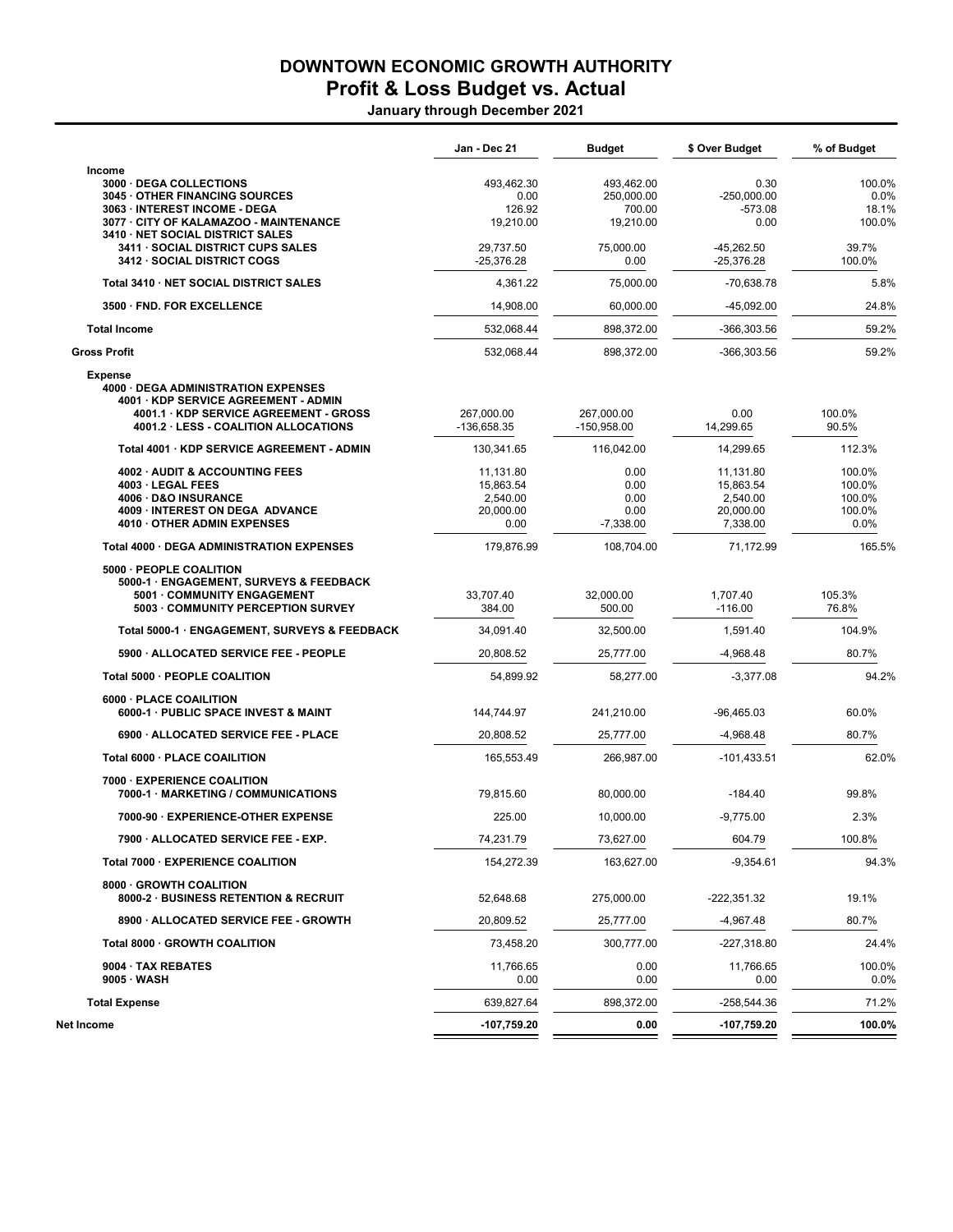# DOWNTOWN ECONOMIC GROWTH AUTHORITY Balance Sheet

## As of December 31, 2021

|                                                                                                                | Dec 31, 21                | Dec 31, 20              |
|----------------------------------------------------------------------------------------------------------------|---------------------------|-------------------------|
| <b>ASSETS</b><br><b>Current Assets</b><br><b>Checking/Savings</b>                                              |                           |                         |
| 1030 CHEMICAL BANK CHECKING<br><b>1040 CHEMICAL BANK MONEY MARKET</b>                                          | 13,364.58<br>190,567.89   | 5,517.93<br>265,444.46  |
| <b>Total Checking/Savings</b>                                                                                  | 203,932.47                | 270,962.39              |
| <b>Accounts Receivable</b><br><b>1100 ACCOUNTS RECEIVABLE</b>                                                  | 20,008.01                 | 1,399.50                |
| <b>Total Accounts Receivable</b>                                                                               | 20,008.01                 | 1,399.50                |
| <b>Other Current Assets</b><br>1113 A/R DEGA<br><b>1400 · SOCIAL DISTRICT INVENTORY</b>                        | 0.00<br>19,126.07         | 286.72<br>0.00          |
| <b>Total Other Current Assets</b>                                                                              | 19,126.07                 | 286.72                  |
| <b>Total Current Assets</b>                                                                                    | 243,066.55                | 272,648.61              |
| <b>TOTAL ASSETS</b>                                                                                            | 243,066.55                | 272,648.61              |
| <b>LIABILITIES &amp; EQUITY</b><br><b>Liabilities</b><br><b>Current Liabilities</b><br><b>Accounts Payable</b> |                           |                         |
| 2000 ACCOUNTS PAYABLE                                                                                          | 96,550.89                 | 17,211.75               |
| <b>Total Accounts Payable</b>                                                                                  | 96,550.89                 | 17,211.75               |
| <b>Other Current Liabilities</b><br>2055 DEFERRED REVENUE                                                      | 0.00                      | 1,162.00                |
| <b>Total Other Current Liabilities</b>                                                                         | 0.00                      | 1,162.00                |
| <b>Total Current Liabilities</b>                                                                               | 96,550.89                 | 18,373.75               |
| <b>Total Liabilities</b>                                                                                       | 96,550.89                 | 18,373.75               |
| Equity<br>3900 FUND BALANCE<br>Net Income                                                                      | 254,274.86<br>-107,759.20 | 40,628.39<br>213,646.47 |
| <b>Total Equity</b>                                                                                            | 146,515.66                | 254,274.86              |
| <b>TOTAL LIABILITIES &amp; EQUITY</b>                                                                          | 243,066.55                | 272,648.61              |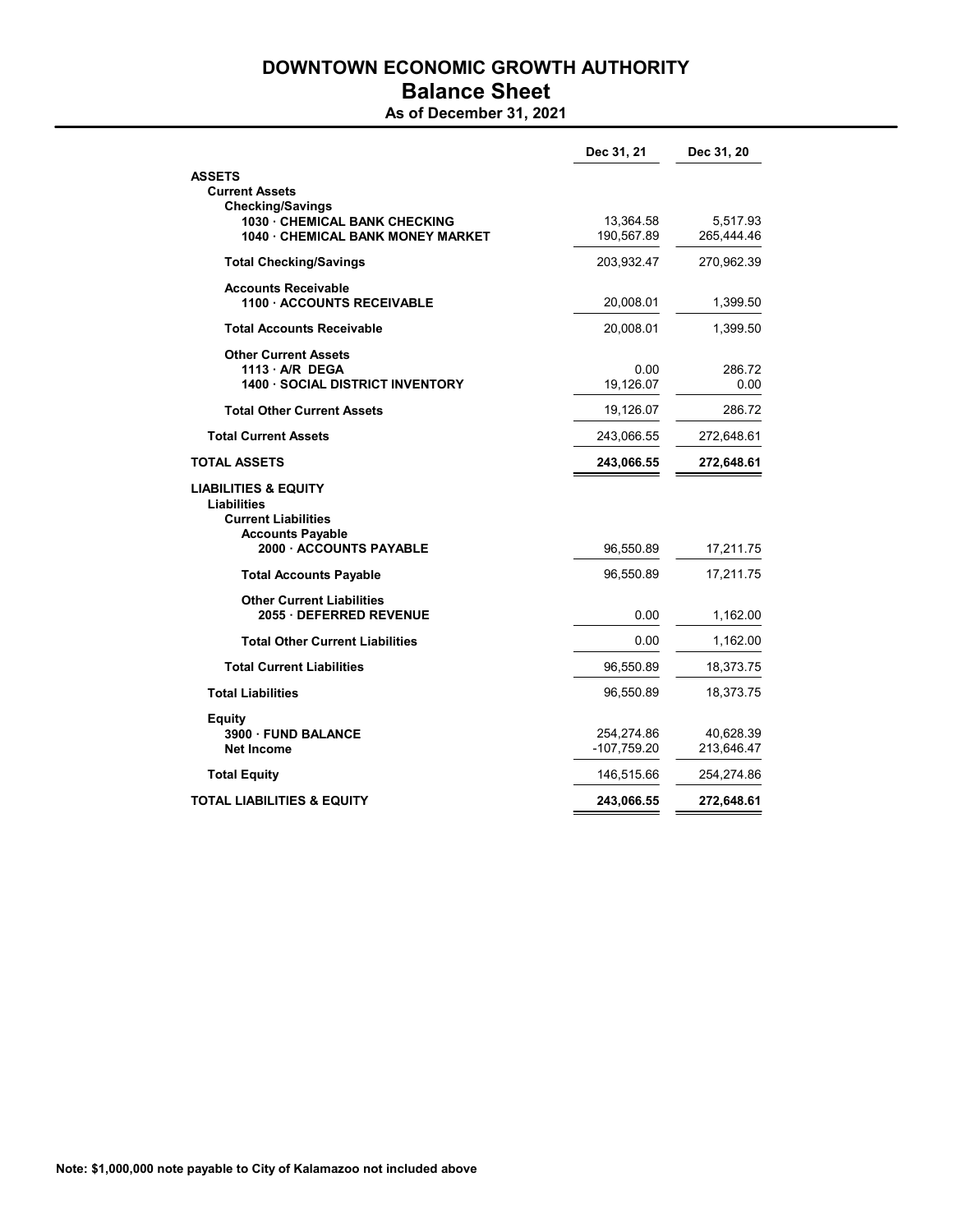## DOWNTOWN ECONOMIC GROWTH AUTHORITY Profit & Loss Budget Performance

January 2022

|                                                  | <b>Jan 22</b> | <b>Budget</b> | <b>Jan 22</b> | <b>YTD Budget</b> | <b>Annual Budget</b> |
|--------------------------------------------------|---------------|---------------|---------------|-------------------|----------------------|
| <b>Income</b>                                    |               |               |               |                   |                      |
| 3000<br><b>DEGA COLLECTIONS</b>                  | 0.00          | 35,166.66     | 0.00          | 35,166.66         | 422,000.00           |
| 3063 INTEREST INCOME - DEGA                      | 1.67          | 58.33         | 1.67          | 58.33             | 700.00               |
| 3077 CITY OF KALAMAZOO - MAINTENANCE             | 0.00          | 3,666.66      | 0.00          | 3,666.66          | 44,000.00            |
| 3410 NET SOCIAL DISTRICT SALES                   |               |               |               |                   |                      |
| 3411 · SOCIAL DISTRICT CUPS SALES                | 440.00        |               | 440.00        |                   |                      |
| 3412 · SOCIAL DISTRICT COGS                      | -430.00       |               | $-430.00$     |                   |                      |
| Total 3410 · NET SOCIAL DISTRICT SALES           | 10.00         |               | 10.00         |                   |                      |
| <b>Total Income</b>                              | 11.67         | 38,891.65     | 11.67         | 38,891.65         | 466,700.00           |
| <b>Gross Profit</b>                              | 11.67         | 38,891.65     | 11.67         | 38,891.65         | 466,700.00           |
| <b>Expense</b>                                   |               |               |               |                   |                      |
| <b>4000 DEGA ADMINISTRATION EXPENSES</b>         |               |               |               |                   |                      |
| <b>4002 AUDIT &amp; ACCOUNTING FEES</b>          | 0.00          | 5.000.00      | 0.00          | 5.000.00          | 5,000.00             |
| 4003 LEGAL FEES                                  | 0.00          | 25,000.00     | 0.00          | 25.000.00         | 25.000.00            |
| <b>D&amp;O INSURANCE</b><br>4006                 | 0.00          | 5,000.00      | 0.00          | 5.000.00          | 5.000.00             |
| <b>OUTSIDE CONTRACT SERVICES</b><br>4015         | 0.00          | 19,945.83     | 0.00          | 19.945.83         | 239,350.00           |
| 4020 DEBT SERVICE                                | 0.00          | 16,029.16     | 0.00          | 16.029.16         | 192.350.00           |
| <b>Total 4000 · DEGA ADMINISTRATION EXPENSES</b> | 0.00          | 70,974.99     | 0.00          | 70.974.99         | 466,700.00           |
| <b>Total Expense</b>                             | 0.00          | 70,974.99     | 0.00          | 70,974.99         | 466,700.00           |
| Net Income                                       | 11.67         | $-32,083.34$  | 11.67         | $-32,083.34$      | 0.00                 |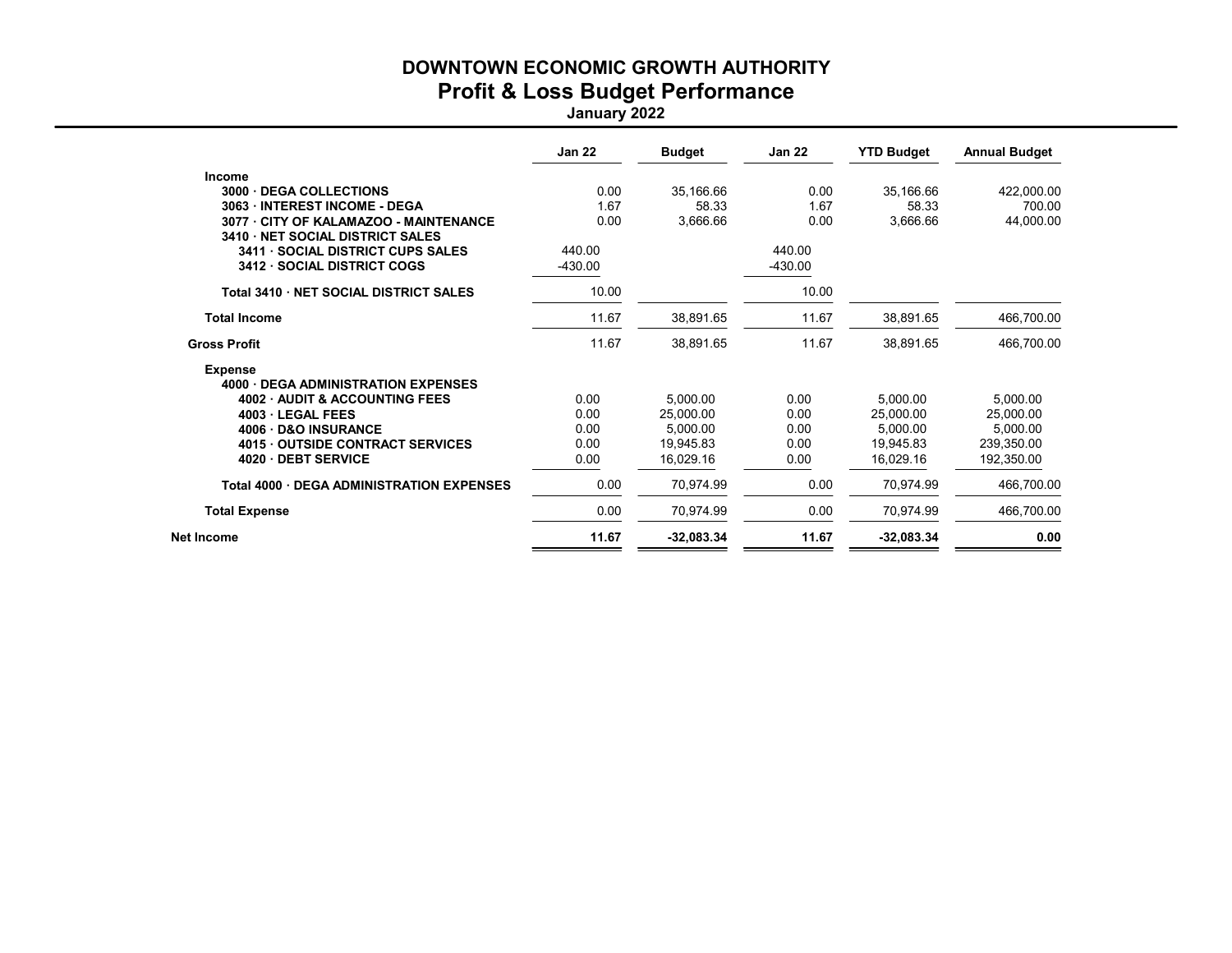## DOWNTOWN ECONOMIC GROWTH AUTHORITY Balance Sheet

## As of January 31, 2022

|                                                                                                                | Jan 31, 22             | Dec 31, 21                  |
|----------------------------------------------------------------------------------------------------------------|------------------------|-----------------------------|
| <b>ASSETS</b><br><b>Current Assets</b>                                                                         |                        |                             |
| <b>Checking/Savings</b><br>1030 CHEMICAL BANK CHECKING<br>1040 · CHEMICAL BANK MONEY MARKET                    | 12,363.93<br>95,569.32 | 13,364.58<br>190,567.89     |
| <b>Total Checking/Savings</b>                                                                                  | 107,933.25             | 203,932.47                  |
| <b>Accounts Receivable</b><br>1100 ACCOUNTS RECEIVABLE                                                         | 19,898.01              | 20,008.01                   |
| <b>Total Accounts Receivable</b>                                                                               | 19,898.01              | 20,008.01                   |
| <b>Other Current Assets</b><br><b>1400 · SOCIAL DISTRICT INVENTORY</b>                                         | 18,696.07              | 19,126.07                   |
| <b>Total Other Current Assets</b>                                                                              | 18,696.07              | 19,126.07                   |
| <b>Total Current Assets</b>                                                                                    | 146,527.33             | 243,066.55                  |
| <b>TOTAL ASSETS</b>                                                                                            | 146,527.33             | 243,066.55                  |
| <b>LIABILITIES &amp; EQUITY</b><br><b>Liabilities</b><br><b>Current Liabilities</b><br><b>Accounts Payable</b> |                        |                             |
| 2000 ACCOUNTS PAYABLE                                                                                          | 0.00                   | 96,550.89                   |
| <b>Total Accounts Payable</b>                                                                                  | 0.00                   | 96,550.89                   |
| <b>Total Current Liabilities</b>                                                                               | 0.00                   | 96,550.89                   |
| <b>Total Liabilities</b>                                                                                       | 0.00                   | 96,550.89                   |
| <b>Equity</b><br>3900 FUND BALANCE<br><b>Net Income</b>                                                        | 146,515.66<br>11.67    | 254,274.86<br>$-107,759.20$ |
| <b>Total Equity</b>                                                                                            | 146,527.33             | 146,515.66                  |
| <b>TOTAL LIABILITIES &amp; EQUITY</b>                                                                          | 146,527.33             | 243,066.55                  |